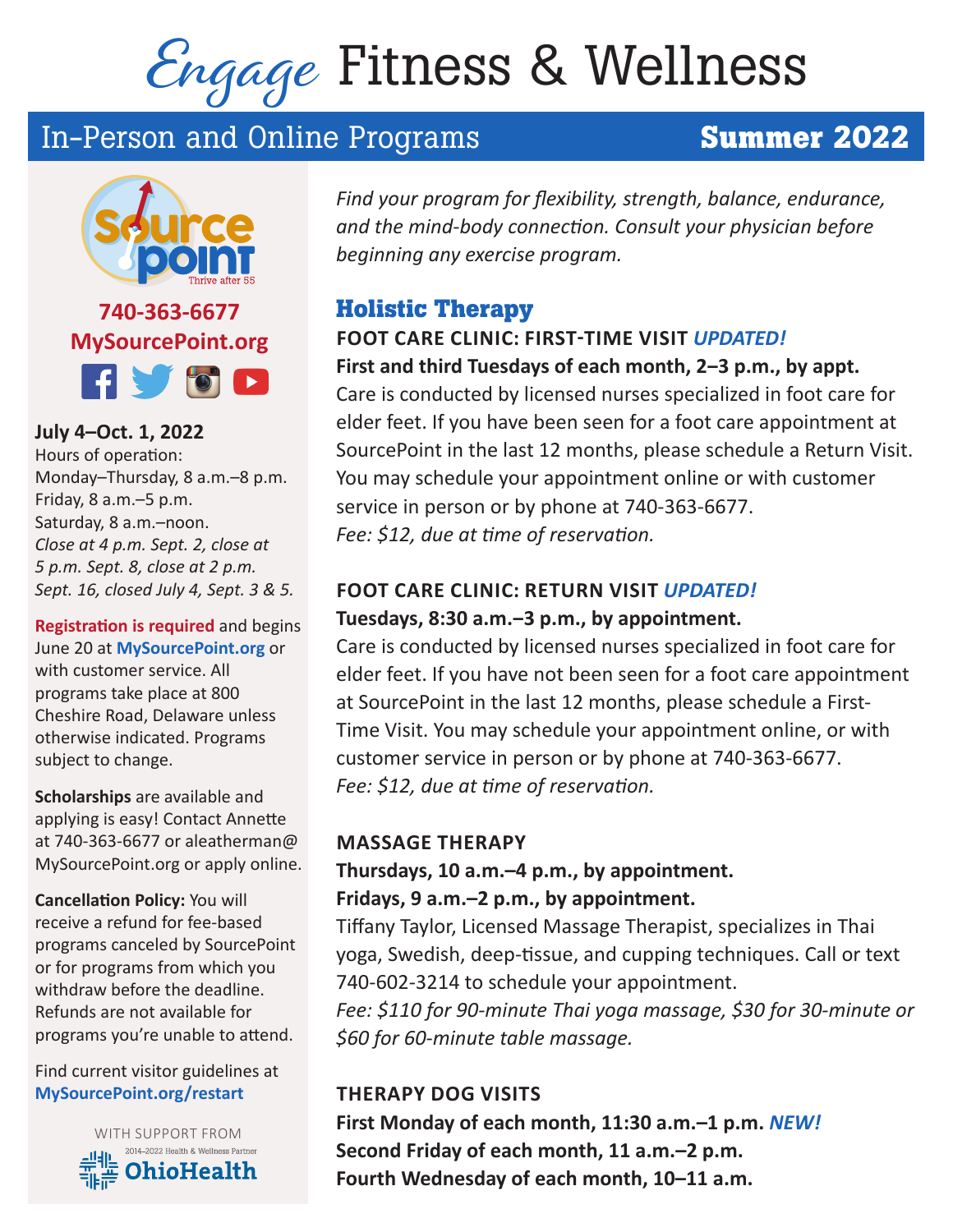Petting a dog is good for your health! Visit gentle canines Blue on Monday, Lucy on Friday, and Rosie on Wednesday.

### **Land Exercise**

### **WELLNESS CHALLENGE 2022**  *NEW!*

**July:** Plank challenge; **August:** Step challenge; **September:**  Squat challenge. *See a Wellness Team Member for details.*

#### **FITNESS CENTER Open during center hours.**

*Fee: \$45. Fee is for unlimited use during the third quarter and is prorated. No fee for Renew Active/SilverSneakers/ Silver&Fit.* 

### **AGING WELL: MIND-BODY-BALANCE**

**Wednesdays, noon–12:45 p.m.** Improve balance, coordination, and overall functionality. Perfect for anyone with a low to moderate fall risk or who wants to improve balance. Strength and stretching using a variety of equipment. *Fee: \$36 for the series.*

### **BALANCE AND STRETCH Tuesdays or Thursdays, noon– 12:45 p.m.**

A combination of movements to improve balance and flexibility. Skills will be

challenged by creating situations where you feel a bit unsteady while using support until balance improves. Dynamic and static stretches will help improve balance and flexibility and reduce stress. *Fee: \$36 for a one-time per week series.*

### **BOOT CAMP Monday‒Friday, 11‒11:45 a.m.**

We keep you on your toes and challenge you in every class! Workouts are designed to improve your overall fitness strength, cardio, flexibility, agility, and endurance. *Fee: \$36 for a one-time per week series.*

### **CYCLE & STRENGTH Mondays or Wednesdays, 5–5:45 p.m.**

An intense combo class that will push your body to the limit. It combines cardio with strength conditioning, moving quickly between the bike and equipment on the ground. *Fee: \$36 for a one-time per week series.*

### **CYCLE 45 RIDE Tuesdays or Thursdays, 10– 10:45 a.m.**

Aerobic workout easy on your joints. Simulates outdoor riding with sprinting, hill climbing, and more. May include core work, strength training, and yoga for a full-body workout, all adaptable to your needs.

*Fee: \$36 for a one-time per week series.*

### **MIND-TO-MUSCLE Thursdays, 1‒1:45 p.m.**

This program uses a researchsupported format designed to optimize function and help delay symptoms from arthritis, Parkinson's, and more. *Fee: \$36 for the series.*

### **PACE Fridays, 10‒11 a.m.**

Designed for people with arthritis. Increases flexibility, range of motion, and strength.

### **PERSONAL TRAINING SINGLE SESSION OR SERIES**

A personal trainer can create a routine suited to your fitness level; ensure you spend time performing the right exercises with the proper equipment; teach you the right forms and correct them as you go, thereby reducing the risk of injuries; and help you strike a balance to burn fat while building muscle. To schedule a consultation, contact Steph or Aaron at 740-363-6677, ext. 169 or slewis@MySourcePoint.org or aselmek@MySourcePoint.org. *Fee: \$30 for 45-min. session; \$100 for four 45-min. sessions.*

### **PERSONAL TRAINING SERIES FOR TWO**

Find a training partner and pair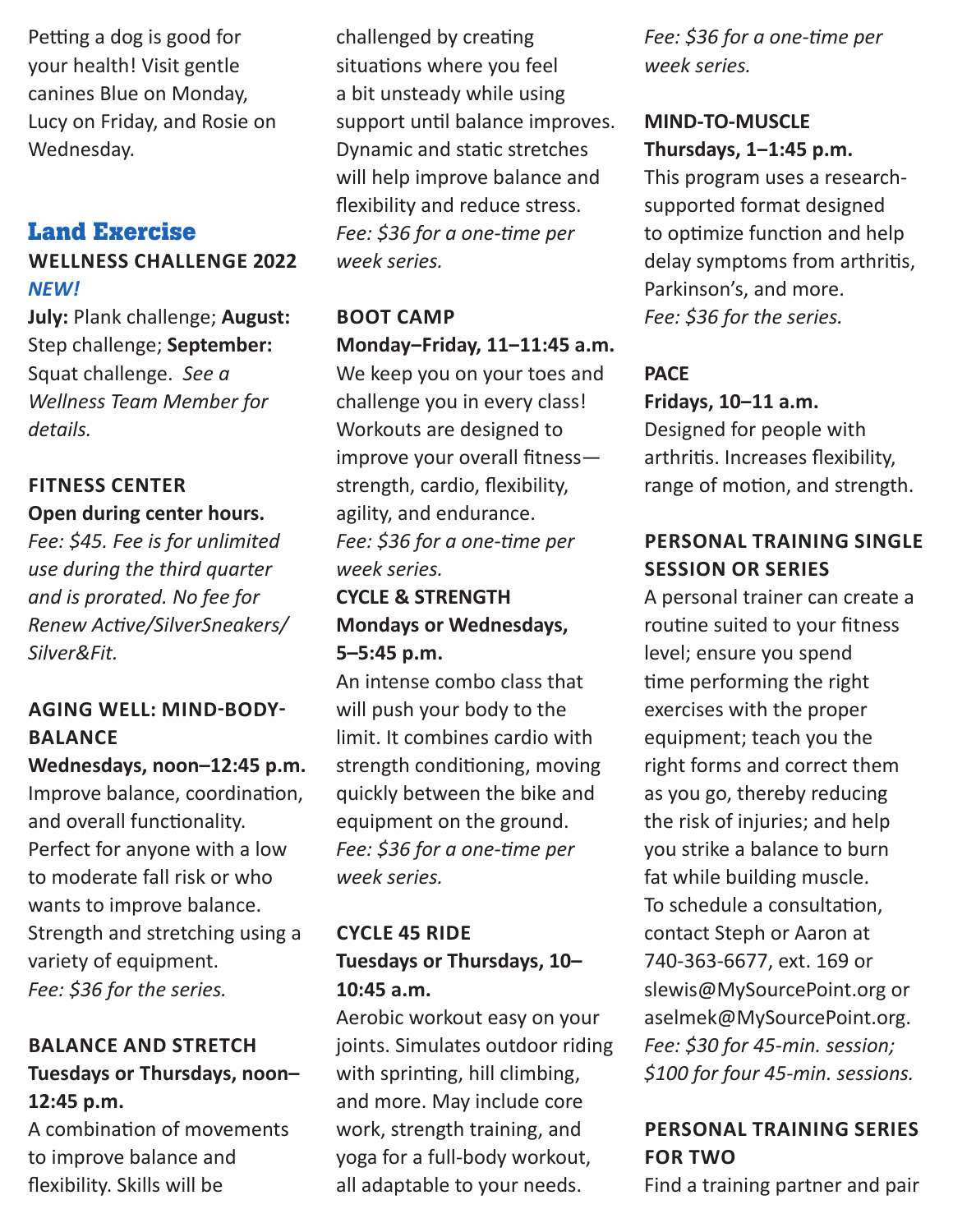up for support and savings! Contact Steph or Aaron. *Fee: \$80 per participant for consultation and four 45-min. sessions with your partner.*

### **SILVERSNEAKERS CARDIO Mondays‒Fridays, 9‒9:45 a.m.**

Aerobics focusing on lowimpact movement and upper body strength, abdominal conditioning, and stretching. *Fee: \$36 for a one-time per week series. No fee for Renew Active/SilverSneakers/ Silver&Fit.*

### **SILVERSNEAKERS CIRCUIT Tuesdays or Thursdays, 10‒10:45 a.m.**

Increase cardiovascular and muscular endurance with a seated or standing workout. *Fee: \$36 for a one-time per week series. No fee for Renew Active/SilverSneakers/ Silver&Fit.*

### **SILVERSNEAKERS CLASSIC Mondays, Wednesdays, or Fridays, 11–11:45 a.m.**

Increase muscular strength, range of movement, and activities for daily living with the use of hand weights, elastic tubing, and ball, while seated or standing.

*Fee: \$36 for a one-time per week series. No fee for Renew Active/SilverSneakers/ Silver&Fit.*

### **SILVERSNEAKERS YOGA: CHAIR Mondays or Fridays, 10– 10:45 a.m.** *NEW TIME!*

Move your whole body through a complete series of seated and standing yoga poses. *Fee: \$36 for a one-time per week series. No fee for Renew Active/SilverSneakers/ Silver&Fit.*

### **STABILITY Fridays, 1–1:45 p.m.**

This class focuses on movements to improve strength and power around the ankle, knee, and hip joints, as well as trunk muscles to keep the spine and body stable, all to help you stay balanced when you move and improve reaction time. Suitable for most fitness levels. May use a chair for balance.

*Fee: \$36 for the series.* 

### **TAI CHI**

### **Tuesdays, 1–1:45 p.m.**

This class involves a series of movements performed in a slow, focused manner and accompanied by deep breathing. *Fee: \$36 for the series.*

### **WALK WITH A DOC**  *PARTNER EVENT!* **Second and fourth Tuesdays, 10 a.m., at Mingo Park, 500 E. Lincoln Ave., Delaware.**

Meet at the gym inside and take a step toward better

health! Join Grace Clinic Delaware for this free, fun walking program. Learn about important health topics, have your questions answered by physicians, build new friendships, and enjoy an informal, relaxed, and fun walk at your own pace. Questions? Call Grace Clinic at 740-816- 6955. *Registration not required.*

### **WOMEN AND WEIGHTS Mondays or Wednesdays, 10–10:45 a.m.**

This class assists women in improving posture, increasing strength, and losing body mass. You will see a positive transformation and get stronger.

*Fee: \$36 for a one-time per week series.*

### **YOGA: HATHA Tuesdays or Thursdays, 11 a.m.–12:15 p.m.**

The most widely practiced form of yoga in America. Uses postures with the goal of bringing about a sound, healthy body, and a clear, peaceful mind. Bring a mat. *Fee: \$36 for a one-time per week series.*

### **YOGA: MINDFUL MOVEMENT Wednesdays, 9–10 a.m.**

This slower-paced class allows time to explore postures while cultivating strength, flexibility, balance, and calm.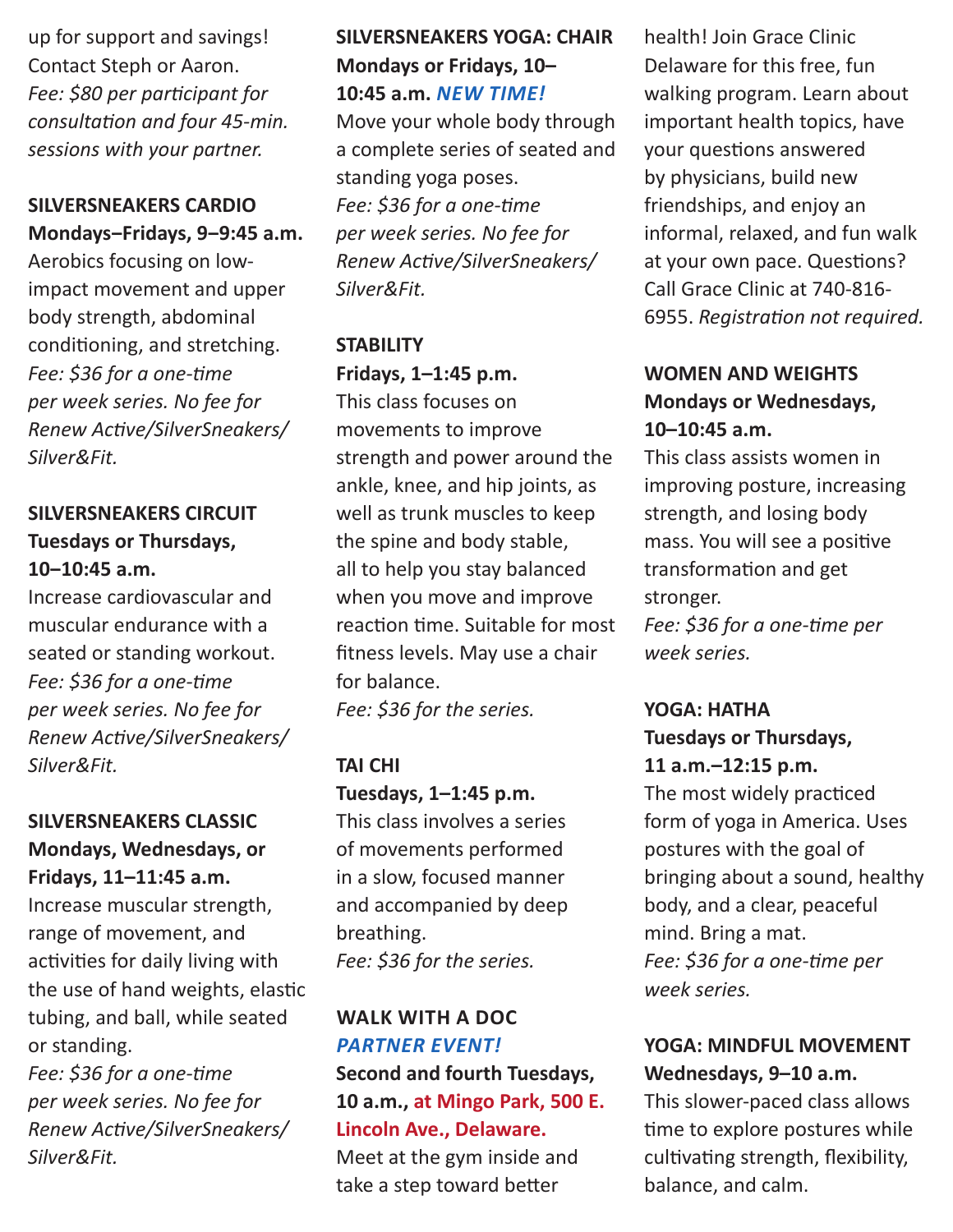*Fee: \$36 for the series.* 

#### **YOGA: VINYASA**

**Tuesdays or Thursdays, 3–4 p.m. or Fridays, 11 a.m.–noon.** Move mindfully while building strength and balance. Enjoy slowing down and breathing. Open to all levels. Bring a mat. *Fee: \$36 for a one-time per week series.*

### **YOGA: YIN** *NEW!*  **Fridays, 9:30–10:30 a.m.**

Yin yoga is a slow-paced style of modern yoga with postures, or asanas, held for extended periods. For beginners, holds may range from 45 seconds to 2 minutes; more advanced practitioners may stay in one asana for 5 minutes or more. *Fee: \$36 for a one-time per week series.*

### **Online Options**

*You will receive the program link via email after registration is complete.*

### **ONLINE ENGAGE FITNESS PACKAGE**

Register for as many of the online fitness classes as you wish for one low fee. When registering for a package online, you must click on the package "Name" or "Quick View" to find the complete list of programs available within that package. *Fee: \$30.* 

### **CARDIO WORKOUT Mondays and Wednesdays, 9‒9:45 a.m.**

Aerobics focusing on lowimpact movement and upper body strength, abdominal conditioning, and stretching.

### **CIRCUIT WORKOUT Tuesdays and Thursdays, 10‒10:45 a.m.**

Increase cardiovascular and muscular endurance with a seated or standing workout.

### **PERSONAL TRAINING: SINGLE SESSION OR SERIES**

Virtual session(s) with you and your online trainer. To schedule your consultation, contact Steph or Aaron at 740- 363-6677, ext. 169 or email slewis@MySourcePoint.org or aselmek@MySourcePoint.org. *Fee: \$30 for 45-minute session; \$100 for four 45-min. sessions.*

### **Sports & Recreation**

**GOLF CONDITIONING** *NEW!*  **Mondays, July 11‒Aug. 15, 1–2 p.m.** Wednesdays, July 13-Aug. 17,

#### **1–2 p.m.**

A one-hour group that focuses on muscular strength, stability and balance, postural control, and the development of power. Designed to increase club head speed through a powerful turn and improve hip mobility to

start hitting the ball straighter and farther. Another key area is core strength training for a balanced set-up and a more consistent, stabilized swing. *Fee: \$24 for a one-time per week series.*

### **GOLDEN MARATHON OUTDOOR HIKING Mondays, 9:30–11 a.m.**

Hike rain or shine. Meet there, bring water, and be prepared for the weather and terrain. July 4: No hike.

July 11: Delaware State Park, 5202 U.S. 23 N., Delaware. July 18: Mount Gilead State Park, 4119 S.R. 95, Mt. Gilead . July 25: Deer Haven Preserve, 4183 Liberty Road, Delaware. Aug. 1: Highbanks Metro Park, 9466 Columbus Pike, Lewis Center.

Aug. 8: Glacier Ridge Metro Park, 7825 Hyland-Croy Road, Plain City.

Aug. 15: Hickory Woods Park, 1271 Pollock Road, Delaware.

Aug. 22: Gallant Woods Park, 6911 Buttermilk Hill Road, Delaware.

Aug. 29: Emily Traphagen Park, 5094 Seldom Seen Road, Powell.

Sept.5: Shale Hollow Park, 6320 Artesian Run, Lewis Center.

Sept. 12: Blues Creek Park, 9627 Fontanelle Road, Ostrander.

Sept. 19: Hogback Ridge Park,